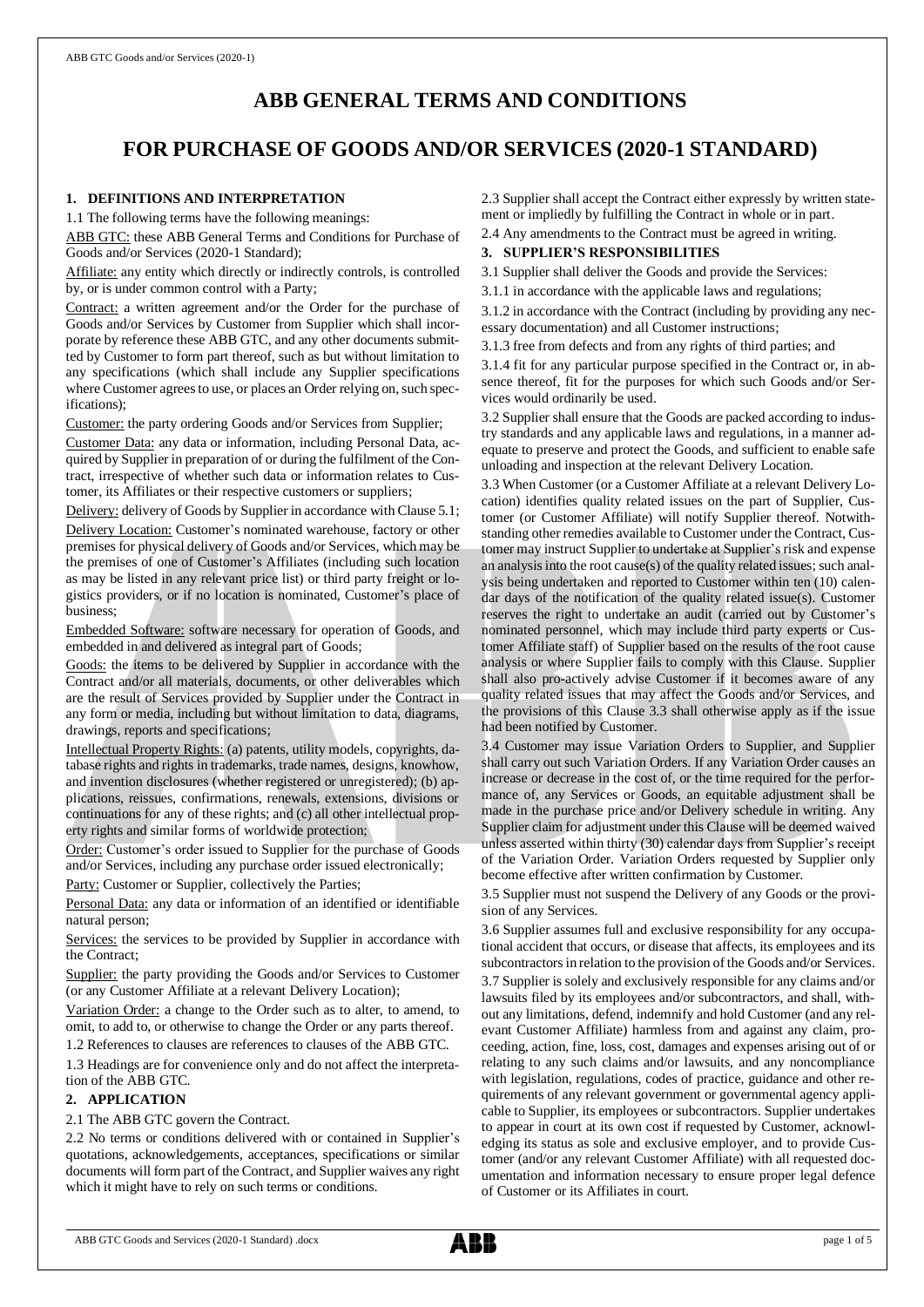3.8 Customer is authorized to make, or procure the making of, any payments due to Supplier's employees and subcontractors providing Goods and/or Services under the Contract, in order to avoid lawsuits, liens or encumbrances. Such payments may be made through withholding Supplier's credits, offsetting or in any other way. Supplier shall provide any support requested by Customer with regard to such payments and indemnify and hold harmless Customer and its Affiliates for any payments made.

# **4. PAYMENT, INVOICING**

4.1 In consideration of the Goods delivered and/or the Services provided by Supplier in accordance with the Contract, Customer shall pay to Supplier the purchase price stated in the Contract provided the invoice fulfils the requirements defined by Customer. Payment shall be made in the country in which Supplier is registered, to a bank account in the name of Supplier. The price is inclusive of all fees and taxes (other than VAT or equivalent) and of all costs of manufacturing, processing, warehousing and packaging (including returning any returnable packaging) of any Goods.

4.2 Supplier shall submit invoices in an auditable form, complying with applicable laws, generally accepted accounting principles and the specific Customer requirements, containing the following minimum information: Supplier name, address and reference person including contact details; invoice date; invoice number; Order number and Supplier number; address of Customer; quantity; specification of Goods and/or Services; price (total amount invoiced); currency; tax or VAT amount; tax or VAT number; Authorized Economic Operator and/or Approved Exporter Authorization number and/or other customs identification number, if applicable; payment terms as agreed. Supplier shall state the Order number on all invoices (in particular but not limited to commercial, pro forma or customs invoices).

4.3 Invoices must be sent to the billing address specified in the Contract (or as otherwise agreed with Customer).

4.4 Customer shall pay the invoice in accordance with the payment terms agreed in the Contract.

4.5 Customer will reimburse expenses only at cost and to the extent agreed in writing.

4.6 Services charged on the basis of hourly rates require written confirmation of Supplier's time sheets by Customer. Supplier shall submit such time sheets to Customer for confirmation as may be instructed by Customer but latest together with any related invoice. Confirmation of time sheets cannot be construed as acknowledgement of any claims. Customer is not obliged to pay invoices based on time sheets which are not confirmed by Customer in writing.

4.7 Customer reserves the right to set off or withhold payment for Goods and/or Services not provided in accordance with the Contract.

4.8 If an invoice received by Customer is not paid by the due date, Supplier may give notice in writing that the amount is overdue. Thirty (30) days after receipt of notice, unless the payment is disputed in good faith by Customer, Supplier may charge interest at the rate of 3% above the 3-month LIBOR rate (for unsecured USD loans) on any unpaid and undisputed amount, from the date payment fell due (or such other date as may be agreed in writing between the Parties), until receipt of the amount owed. Supplier acknowledges and agrees that this Clause 4.8 provides Supplier with a substantial remedy in respect of any late payment of sums due under any Contract.

# **5. DELIVERY, PERFORMANCE OF SERVICES**

5.1 Unless agreed otherwise in the Contract, the Goods shall be delivered in accordance with INCOTERMS 2020 FCA, to the Delivery Location.

5.2 The Services shall be provided at the Delivery Location.

5.3 Supplier shall provide, no later than at the time of acceptance of the Contract, the following minimum information: number of packages and contents, the customs tariff numbers of the country of consignment, and the countries of origin for all Goods. For controlled Goods, the relevant national export control numbers must be indicated and, if the Goods and/or Services are subject to U.S. export regulations, the U.S. Export Control Classification Numbers (ECCN) or classification numbers of the International Traffic in Arms Regulations (ITAR) must be specified. Proofs of preferential origin as well as conformity declarations and marks of the country of consignment or destination are to be submitted without being requested; certificates of origin upon request.

5.4 The Goods shall be delivered, and Services shall be provided, during Customer's business hours (or those of the requested Delivery Location) unless otherwise requested by Customer.

5.5 Upon Delivery, Supplier (or its appointed carrier) shall provide Customer (or, if requested, any nominated Customer Affiliate at the Delivery Location) a delivery note and any other required export and import documents not mentioned in Clause 5.3. If Customer has approved partial delivery, such delivery note shall also include the outstanding balance.

5.6 Ownership of the Goods passes to Customer at Delivery. To the extent that the Goods contain Embedded Software, ownership of such Embedded Software will not passto Customer, but Supplier shall grant, or – as applicable – shall procure that the third party owner grants, Customer and all users a worldwide, irrevocable, perpetual, transferable, non-exclusive, royalty-free right to use the Embedded Software as integral part of such Goods and/or for servicing either of them. For the avoidance of doubt, Supplier shall have no rights of retention of title, and Supplier will convey good title to the Goods, free of any liens or encumbrances (but transfer of title and ownership in the Goods to Customer shall not release Customer from its obligation to pay for those Goods, in accordance with the terms of the Contract).

# **6. ACCEPTANCE**

6.1 Delivery of Goods or provision of Services shall not be deemed to be acceptance of such Goods or Services by Customer. Customer (or its nominated Customer Affiliate at the Delivery Location) shall have reasonable time to inspect or test the Goods and/or Services and to report any defects to Supplier. If a defect in the Goods and/or Services was not reasonably detectable during the inspection, Customer (or its nominated Customer Affiliate at the Delivery Location) shall have reasonable time to provide notice of such defect after it has become apparent and/or to reject the Goods and/or Services.

6.2 The Parties may agree on a certain acceptance procedure, in which case acceptance will be subject to Customer's written acceptance statement (or that of Customer's nominated Affiliate). Supplier shall inform Customer (and any relevant Customer Affiliate) in writing within a reasonable time period in advance when the Goods and/or Services are ready for acceptance.

6.3 Customer may enforce any remedy defined in the Contract for any rejected Goods or Services.

# **7. DELAY**

Supplier will deliver Goods in accordance with any date or time, and at least in accordance with any lead times, specified in the Contract. If the Delivery of Goods or the provision of Services does not comply with the agreed date(s), Customer may:

7.1 terminate the Contract in whole or in part;

7.2 refuse any subsequent delivery of the Goods or provision of the Services;

7.3 recover from Supplier any expenses reasonably incurred by Customer (or any affected Customer Affiliate) in obtaining the Goods and/or Services in substitution from another supplier;

7.4 claim damages for any cost, loss, expenses and liquidated damages incurred by Customer (or by any affected Customer Affiliate) which are attributable to Supplier's delay;

7.5 claim liquidated damages as agreed in the Contract;

and it is agreed that Customer may select one or more such remedies, and recovering costs or damages under any of Clauses 7.3 to 7.5 shall not exclude Customer from recovering other costs or damages under the other parts of this Clause 7.

# **8. WARRANTY AND REMEDIES**

8.1 Supplier warrants that the Goods and/or Services comply with the Contract, including but without limitation to Supplier's responsibilities as defined in Clause 3.1.

ABB GTC Goods and Services (2020-1 Standard) .docx page 2 of 5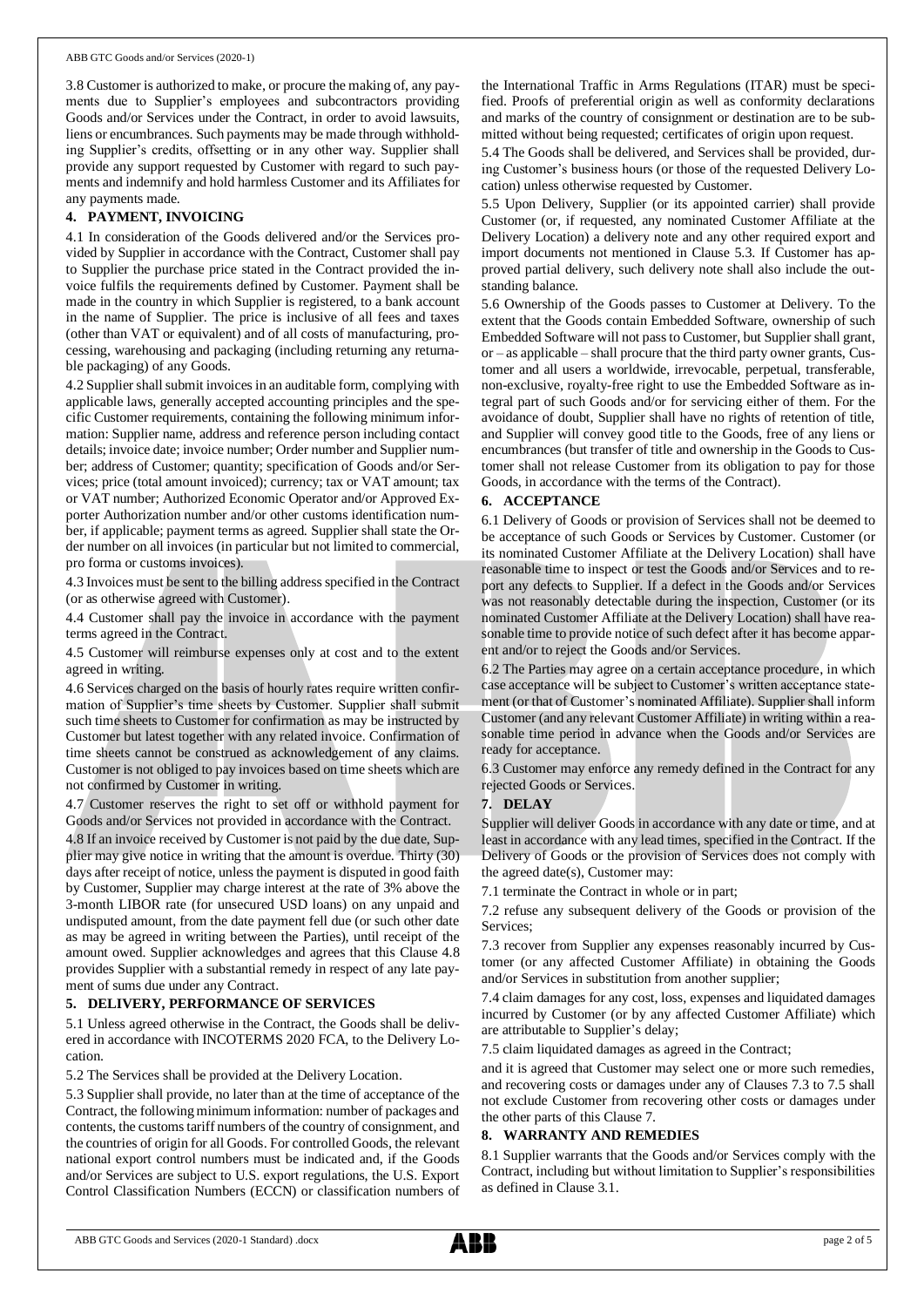8.2 Supplier warrants that the Goods are new and unused at the date of Delivery and remain free from defects during the warranty period.

8.3 The warranty period is twenty four (24) months from Delivery, or as otherwise set out in the Contract.

8.4 In case of breach of any warranty which is not remedied within forty-eight (48) hours from Customer's notification, or in case of any other breach of the Contract, Customer is entitled to enforce any or all of the following remedies at its discretion and at Supplier's expense:

8.4.1 to give Supplier an opportunity to carry out any additional work necessary to ensure that the Contract is fulfilled;

8.4.2 to require Supplier promptly to repair or replace the defective Goods and/or Services;

8.4.3 to carry out (or to instruct a third party to carry out) any additional work necessary to make the Goods and/or Services comply with the Contract;

8.4.4 to refuse any further Goods and/or Services;

8.4.5 to require Supplier to indemnify and hold harmless Customer (and any relevant Customer Affiliate) for such damages as may have been sustained by Customer (or any Customer Affiliate) as a result of Supplier's breach of the Contract;

8.4.6 to terminate the Contract, and in such event:

8.4.6.1 Customer has no obligation to compensate Supplier (including paying for the Goods and/or Services which have been rejected); and

8.4.6.2 at Customer's option, Supplier shall pay back to Customer any remuneration received from Customer for the Goods and/or Services and take back the Goods at Supplier's own cost and risk; and

8.4.6.3 Customer may source equivalent replacement goods and/or services from an alternative supplier (with any incremental costs incurred in doing so being for Supplier's account).

8.5 In case of a breach of any warranty, the entire warranty period shall be restarted for the defective Goods/Services from the date the remediation is completed to Customer's satisfaction.

8.6 The rights and remedies available to Customer under the Contract are cumulative and are not exclusive of any rights or remedies available at law or in equity.

# **9. INTELLECTUAL PROPERTY RIGHTS**

9.1 Subject to Clause 9.2, Supplier hereby grants Customer and its Affiliates, or undertakes to procure that Customer and its Affiliates are granted, a worldwide, irrevocable, transferable, sub-licensable, non-exclusive, royalty-free license to use the Intellectual Property Rights in the Goods, including Embedded Software, if any.

9.2 Supplier herewith assigns to Customer (or will assign to Customer's nominated Affiliate) full ownership rights in any Intellectual Property Rights in Goods resulting from the Services. Supplier further agrees, upon Customer's request and at its cost, to take all further steps necessary to perfect Customer's ownership (or that of its nominated Affiliate) to the Intellectual Property Rights.

9.3 Intellectual Property Rights in any Goods created by or licensed to Supplier prior or outside a Contract (Pre-Existing IPR) will remain vested in Supplier (or the third party owner). To the extent that Pre-Existing IPR are embedded in any Goods resulting from the Services, Supplier grants, or undertakes to procure that the third party owner grants, Customer and its Affiliates a worldwide, irrevocable, transferable, sub-licensable, non-exclusive, royalty-free license to use the Pre-Existing IPR as part of such Goods, including the right to improve, develop, market, distribute, sublicense or otherwise use such Pre-Existing IPR.

9.4 Supplier must specify in writing and prior to Delivery all open source software contained in or used by Embedded Software, if any, and request Customer's written approval. Supplier agrees to replace at its own cost any open source software components rejected by Customer with software of at least the same quality and functionality.

9.5 If any claim is made against Customer (or any Customer Affiliate) that the Goods and/or Services infringe a third party's Intellectual Property Rights, Supplier shall at its cost, but at Customer's discretion: (i) procure for Customer, Customer's Affiliates and Customer's clients, as the case may be, the right to continue using the Goods and/or Services;

(ii) modify the Goods and/or Services so they cease to be infringing; or (iii) replace the Goods and/or Services with non-infringing equivalents. Otherwise, Customer is entitled to terminate the Contract and to reclaim all sums which it, or any Customer Affiliate, has paid to Supplier thereunder.

# **10. COMPLIANCE, INTEGRITY**

10.1 Supplier shall provide the Goods and/or Services in compliance with all relevant laws, regulations, and codes of practice.

10.2 Supplier and its subcontractors must comply with the ABB List of Prohibited and Restricted Substances and report to Customer (and/or any Customer Affiliate operating at the relevant Delivery Location) the substances contained in the Goods. Supplier must also comply with the reporting and other requirements regarding Conflict Minerals made available under **[www.abb.com](http://www.abb.com/) – Supplying – Material Compliance – ABB Policy and Supplier Requirements** or otherwise and shall provide Customer (and any relevant Customer Affiliate) with documents, certificates and statements as requested. Any statement made by Supplier to Customer (whether directly or indirectly) with regard to materials used for or in connection with the Goods and/or Services will be deemed to be a representation under the Contract.

10.3 Supplier represents and warrants that it is and will remain fully compliant with all applicable trade and customs laws, regulations, instructions, and policies, including, but not limited to, satisfying all necessary clearance requirements, proofs of origin, export and import licenses and exemptions from, and making all proper filings with appropriate governmental bodies and/or disclosures relating to the provision of services, the release or transfer of goods, hardware, software and technology.

10.4 Supplier represents and warrants that no goods, materials, equipment, components, parts, technology, or services that are included in, incorporated into, or provided in connection with the Goods and/or Services originate in any country or region that is subject to a comprehensive embargo maintained by any government authority that Customer deems, in its sole discretion, may impose penalties or other measures against Customer (a Relevant Government Entity). If any of the Goods and/or Services are or will be subject to export restrictions, it is Supplier's responsibility to promptly inform Customer (and any relevant Customer Affiliate) in writing of the particulars of such restrictions.

10.5 Supplier represents and warrants that it is not a person subject to economic or financial sanctions imposed by a Relevant Government Entity (a Sanctioned Person), including any person included on the US Specially Designated Nationals (SDN) and Blocked Persons List. Supplier acknowledges that Sanctioned Persons may include persons who are not explicitly included on any sanctions list maintained by a Relevant Government Entity, but also persons who are directly or indirectly owned 50 percent or more in the aggregate by one or more Sanctioned Persons. Supplier further represents and warrants that no Sanctioned Person has any property interest, financial interest, or other interest in the Goods and/or Services and that the provision of the Goods and/or Services shall not involve the transferring, paying, exporting, or withdrawing of any property or interests in property of any Sanctioned Person.

10.6 Each Party warrants that it will not, directly or indirectly, and that each has no knowledge that other persons will, directly or indirectly, make any payment, gift or other commitment to its customers, to government officials or to agents, directors and employees of each Party, or any other party, in a manner contrary to applicable laws (including but not limited to the U. S. Foreign Corrupt Practices Act, the UK Bribery Act 2010 and, where applicable, legislation enacted by member states and signatories implementing the OECD Convention Combating Bribery of Foreign Officials), and shall comply with all relevant laws, regulations, ordinances and rules regarding bribery and corruption. Nothing in the Contract will render either Party or any of its Affiliates liable to reimburse the other for any such consideration given or promised.

10.7 Supplier herewith acknowledges and confirms that Supplier has received a copy of ABB's Code of Conduct and ABB's Supplier Code of Conduct or has been provided information on how to access both

ABB GTC Goods and Services (2020-1 Standard) .docx page 3 of 5

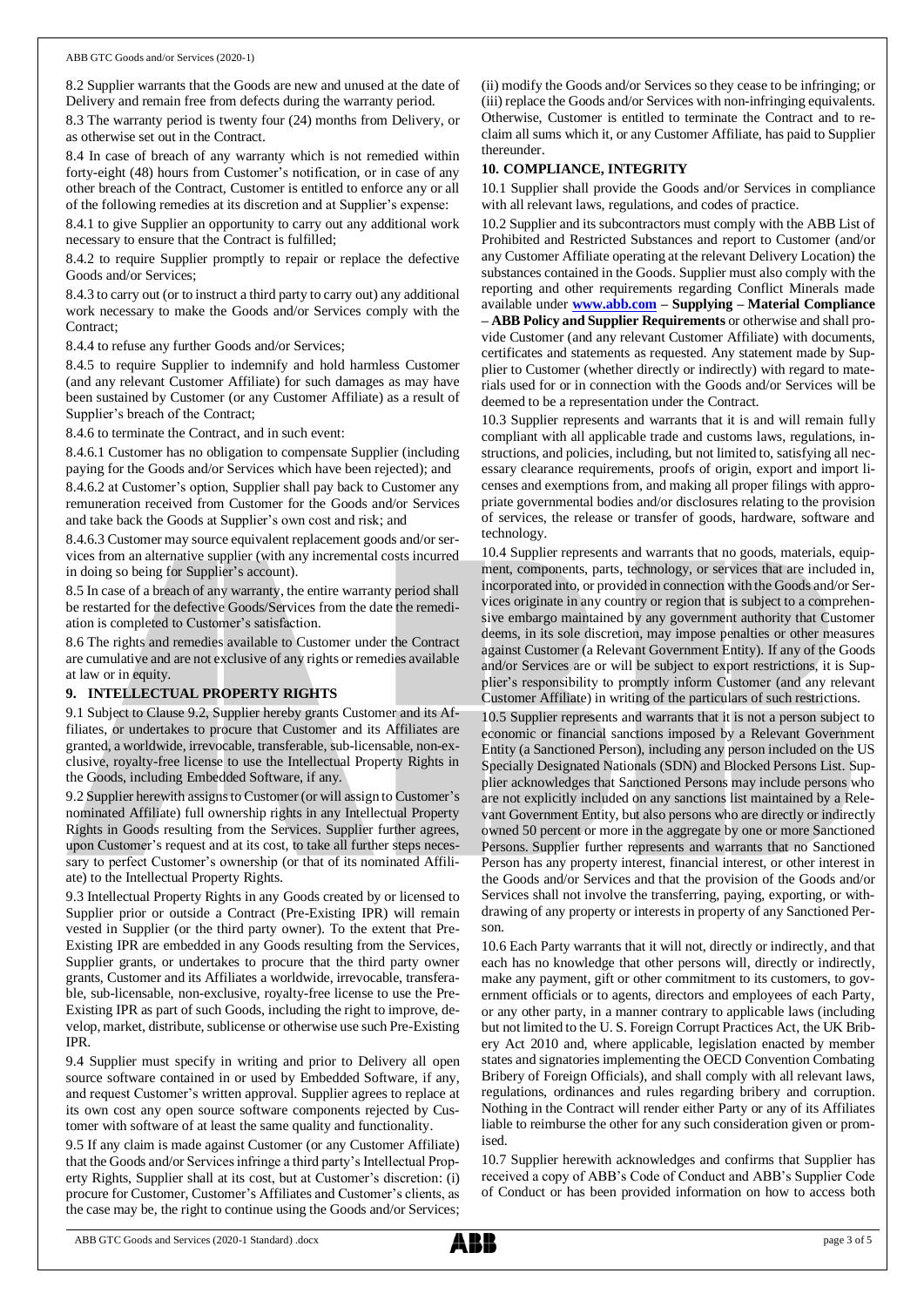ABB Codes of Conduct online under **[www.abb.com/Integrity](http://www.abb.com/Integrity)**. Supplier agrees to perform its contractual obligations in accordance with both ABB Codes of Conduct.

10.8 ABB has established reporting channels where Supplier and its employees may report suspected violations of applicable laws, policies or standards of conduct (Web portal: **[www.abb.com/Integrity](http://www.abb.com/Integrity) – Reporting Channels**; contact details specified on this Web portal), and Supplier shall ensure that such reporting channels are used to report any suspected violations.

10.9 Any violation of an obligation contained in this Clause 10 is a material breach of the Contract and entitles the other Party to terminate the Contract with immediate effect and without prejudice to any further rights or remedies available thereunder or at law. Notwithstanding anything to the contrary in the Contract, Supplier shall, without any limitations, indemnify and hold harmless Customer (and any affected Customer Affiliate) for all liabilities, damages, cost or expenses incurred as a result of any such violation and/or termination of the Contract, or arising from export restrictions concealed by Supplier.

### **11. CONFIDENTIALITY, DATA SECURITY,**

# **DATA PROTECTION**

11.1 Supplier shall keep in strict confidence all Customer Data and any other information concerning Customer's or its Affiliates' business, their products and/or their technologies which Supplier obtains in connection with the Goods and/or Services to be provided (whether before or after acceptance of the Contract). Supplier shall restrict disclosure of such confidential material to such of its employees, agents or subcontractors or other third parties as need to know the same for the purpose of the provision of the Goods and/or Services to Customer. Supplier shall ensure that such employees, agents, subcontractors or other third parties are subject to and comply with the same obligations of confidentiality as applicable to Supplier and will be liable for any unauthorized disclosures.

11.2 Supplier shall apply appropriate safeguards, adequate to the type of Customer Data to be protected, against the unauthorised access or disclosure of Customer Data and protect such Customer Data in accordance with the generally accepted standards of protection in the related industry, or in the same manner and to the same degree that it protects its own confidential and proprietary information – whichever standard is higher. Supplier may disclose confidential information to Permitted Additional Recipients (which means Supplier's authorised representatives, including auditors, legal counsel, consultants and advisors) provided always that: (i) such information is disclosed on a strict need-toknow basis; and (ii) such Permitted Additional Recipients sign with Supplier a confidentiality agreement with terms substantially similar hereto or, where applicable, are required to comply with codes of professional conduct ensuring confidentiality of such information. Supplier shall comply with, and ensure that the Permitted Additional Recipients comply with, any security procedure, policy or standard provided to Supplier by Customer or any of its Affiliates from time to time, and in particular with the ABB Cyber Security Requirements for Suppliers as made available under **[www.abb.com/Supplying/Cybersecu](http://www.abb.com/Supplying/Cybersecurity)[rity](http://www.abb.com/Supplying/Cybersecurity)**, or as otherwise set out in the Contract.

11.3 Supplier must not: (i) use Customer Data for any other purposes than for providing the Goods and/or Services; or (ii) reproduce the Customer Data in whole or in part in any form except as may be required by the Contract; or (iii) disclose Customer Data to any third party, except to Permitted Additional Recipients or with the prior written consent of Customer.

11.4 Supplier shall install and update at its own cost adequate virus protection software and operating system security patches for all computers and software utilized in connection with providing the Goods and/or Services.

11.5 Supplier shall inform Customer (and any affected Customer Affiliate) without delay about suspicion of breaches of data security or other serious incidents or irregularities regarding any Customer Data.

11.6 Supplier agrees that Customer (and any affected Customer Affiliate) may provide any information received from Supplier to other Affiliates of Customer and to third parties.

#### 11.7.1 If Customer discloses Personal Data to Supplier, Supplier shall comply with all applicable data protection laws and regulations.

11.7.2 Supplier shall apply appropriate physical, technical and organizational measures to ensure a level of security of Personal Data appropriate to the respective risk and the ability to ensure the ongoing confidentiality, integrity, availability and resilience of processing systems and services.

11.7.3 Supplier agrees that it will not withhold or delay its consent to any changes to this Clause 11 which in Customer's or its Affiliates' reasonable opinion are required to be made in order to comply with applicable data protection laws and regulations and/or with guidelines and advice from any competent supervisory authority, and agrees to implement any such changes at no additional cost to Customer.

11.7.4 Supplier acknowledges that the processing of Personal Data in accordance with the Contract may require the conclusion of additional data processing or data protection agreements with Customer or its Affiliates. To the extent such additional agreements are not initially concluded as part of the Contract, Supplier, its relevant Affiliates or subcontractors shall upon Customer's request promptly enter into any such agreement(s), as designated by Customer and as required by mandatory law or a competent data protection or other competent authority.

#### **12. LIABILITY AND INDEMNITY**

12.1 Without prejudice to applicable mandatory law, Supplier shall, without any limitations, indemnify and hold harmless Customer, and any affected Customer Affiliate, for all liabilities, damages, cost, losses or expenses incurred by Customer (or such Customer Affiliate) as a result of Supplier's breach of the Contract. Supplier shall, without any limitations, indemnify and hold harmless Customer and each relevant Customer Affiliate for any claim made by a third party against Customer (or such Customer Affiliate) in connection with the Goods and/or Services, including but without limitation to claims that such Goods and/or Services infringe a third party's Intellectual Property Rights. Upon Customer's request Supplier shall defend Customer (or any relevant Customer Affiliate) against any third party claims.

12.2 Supplier is responsible for the control and management of all of its employees, suppliers and/or subcontractors, and it is responsible for their acts or omissions as if they were the acts or omissions of Supplier.

12.3 Supplier shall maintain in force, and upon request provide evidence of, adequate liability insurance and statutory worker's compensation/employer's liability insurance with reputable and financially sound insurers, which however will not relieve Supplier from any liability towards Customer (or any Customer Affiliate). The insured amount cannot be considered as limitation of liability.

12.4 Customer reserves the right to set off any claims under a Contract against any amounts owed to Supplier.

#### **13. TERMINATION**

13.1 Customer may terminate the Contract for convenience in whole or in part by giving Supplier thirty (30) calendar days written notice. In such event Customer shall pay to Supplier the value of the delivered but unpaid Goods and/or Services (provided that such Goods and/or Services otherwise comply with the Contract) and proven direct costs reasonably incurred by Supplier for undelivered Goods and/or Services, however in no event more than the price for the Goods and/or Services agreed under the Contract. No further compensation will be due to Supplier.

13.2 In the event of Supplier's breach of the Contract, Customer is entitled to terminate the Contract in accordance with Clause 8.4.

13.3 Customer may terminate the Contract with immediate effect by notice in writing in the event that: (i) an interim order is applied for or made, or a voluntary arrangement approved, or a petition for a bankruptcy order is presented or a bankruptcy order is made against Supplier; or (ii) any circumstances arise which entitle the court or a creditor to appoint a receiver or administrator or to make a winding-up order; or (iii) other similar action is taken against or by Supplier by reason of its insolvency or in consequence of debt; or (iv) there is a change of control of Supplier.

# 11.7 **Protection of Personal Data**

ABB GTC Goods and Services (2020-1 Standard) .docx page 4 of 5